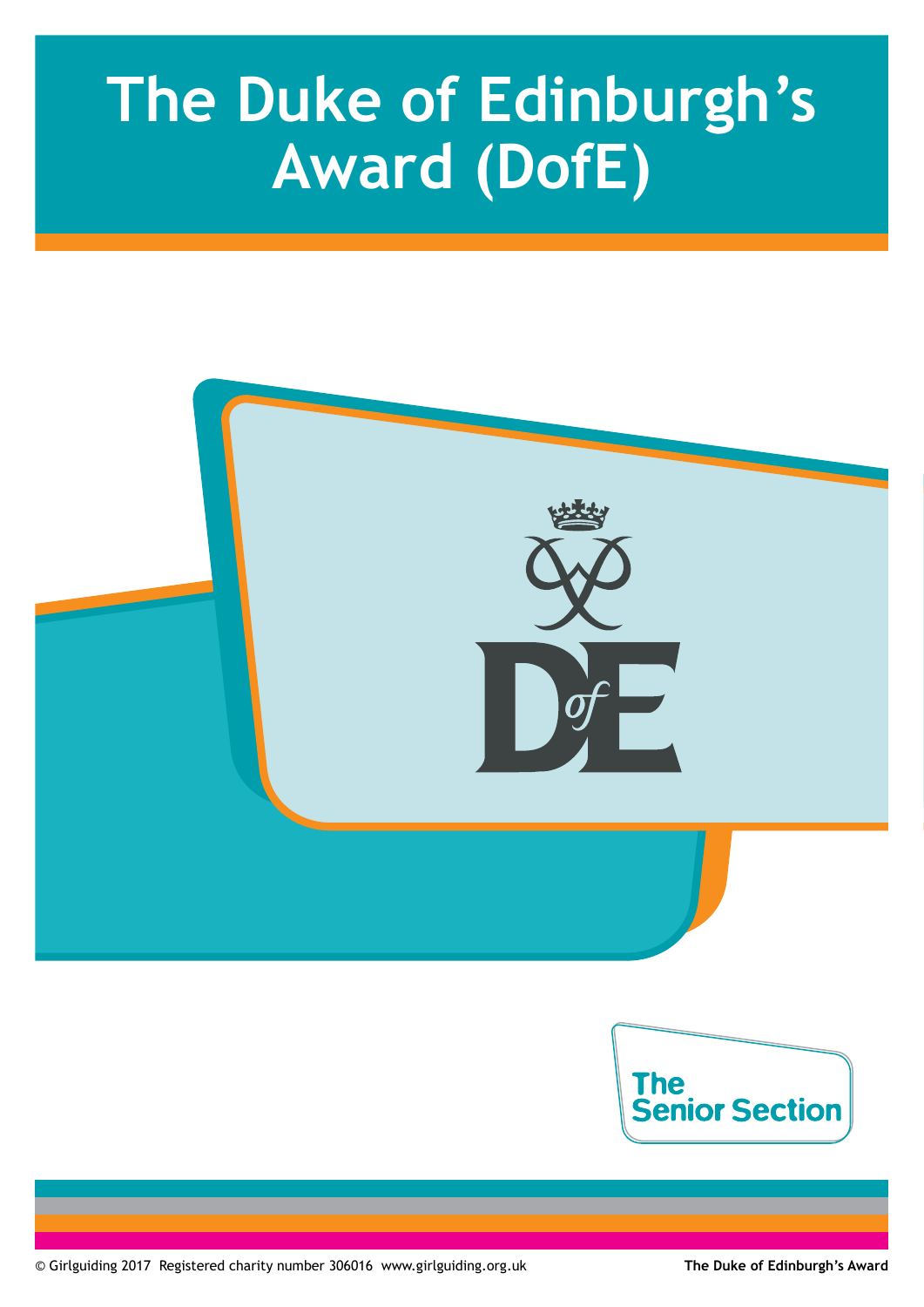## **The Duke of Edinburgh's Award (DofE)**

### **Contents**

| <b>Introduction</b>                                                 | $\overline{\mathbf{3}}$ |
|---------------------------------------------------------------------|-------------------------|
| Why do it?                                                          | 3                       |
| Getting started                                                     | 3                       |
| What you have to do                                                 | 4                       |
| <b>Timescales</b>                                                   | 4                       |
| Recording what you have done                                        | 5                       |
| Counting DofE work towards other awards                             | 6                       |
| When you have finished                                              | 6                       |
| Doing your DofE with a licensed organisation other than Girlguiding | 6                       |
| Support                                                             | 6                       |
| <b>Volunteering</b>                                                 | 8                       |
| Guiding suggestions                                                 | 8                       |
| Top tips                                                            | 9                       |
| <b>Physical</b>                                                     | 10                      |
| Guiding suggestions                                                 | 10                      |
| Top tips                                                            | 10                      |
| <b>Skills</b>                                                       | 11                      |
| Guiding suggestions                                                 | 11                      |
| Top tip                                                             | 11                      |
| <b>Expedition</b>                                                   | 12                      |
| Guiding suggestions                                                 | 12                      |
| Top tips                                                            | 12                      |
| <b>Residential</b>                                                  | 13                      |
| Guiding suggestions                                                 | 13                      |
| Top tips                                                            | 13                      |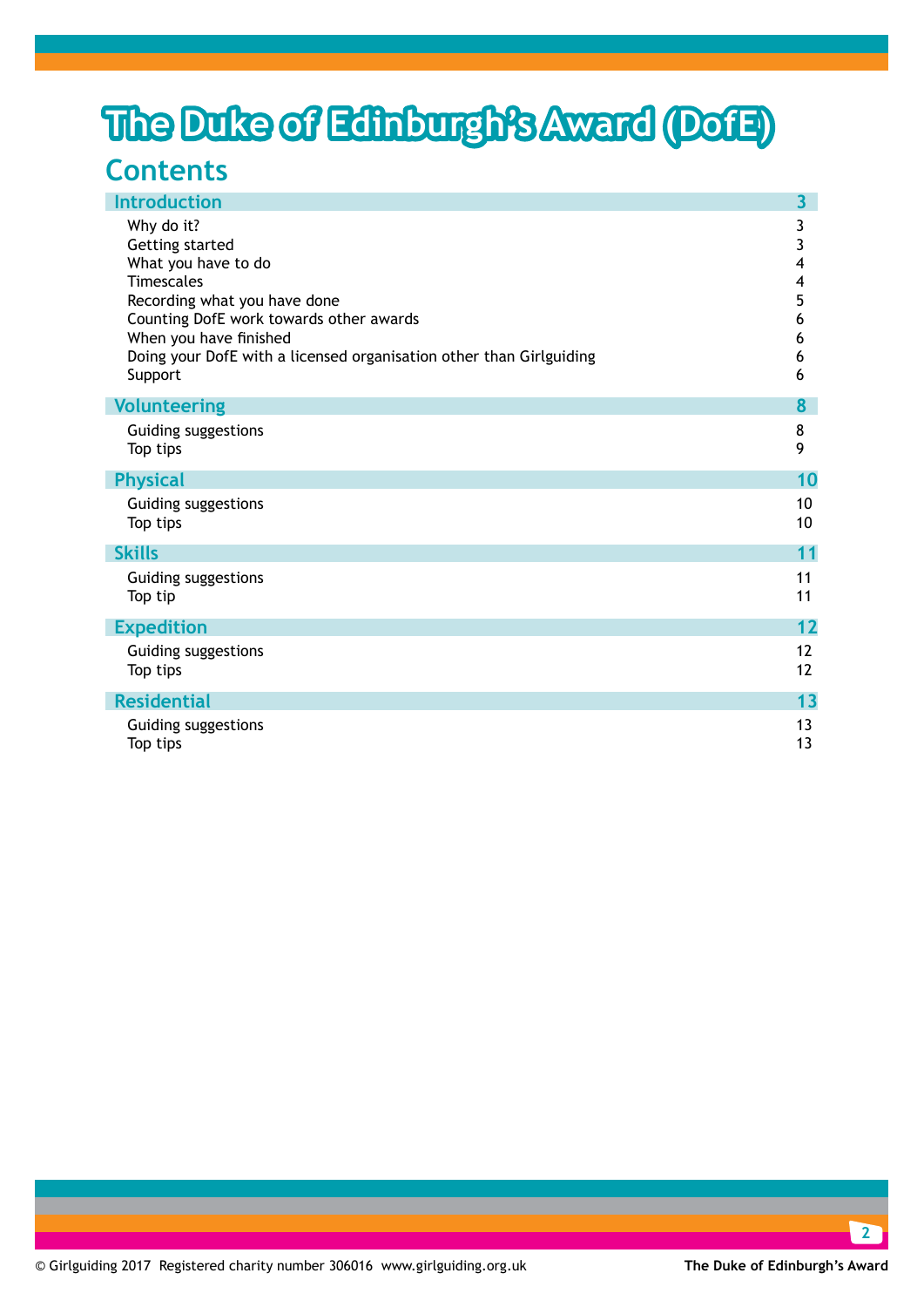## **Introduction**

The Duke of Edinburgh's Award (DofE) is a voluntary, non-competitive programme of activities for anyone aged 14 to 24. Girlguiding has joined with DofE to offer you the opportunity to experience new activities or develop existing skills. The DofE fits in closely with many of the other awards and qualifications available to you through guiding, in particular the Queen's Guide Award.

There are three progressive levels of the award: Bronze, Silver and Gold. For each level you need to undertake challenges in the following areas: Volunteering, Physical, Skills and going on an Expedition. For the Gold level you will also need to take part in a Residential event.

It is the Gold DofE programme that matches closest to the **[Queen's Guide Award](http://www.girlguiding.org.uk/what-we-do/our-programme-and-activities/the-senior-section-programme/queens-guide-award/)**, but the Bronze and Silver programmes can also be matched across.

### **Why do it?**

Potential employers and universities will be impressed with an achievement they know and respect, and the internationally recognised DofE programme operates in over 100 countries. The DofE programme is balanced and develops you as a whole person – mind, body and soul, in an environment of social interaction and teamwork.

The DofE programme can be matched with activities you are already doing in guiding, meaning you can get more than one award for the challenges you are undertaking.

### **Getting started**

The DofE has three levels.

- **•** Bronze (for those aged 14 and over) which takes at least six months to complete.
- **O** Silver (for those aged 15 and over) which takes at least 12 months for direct entrants (ie those without Bronze Awards).
- **O** Gold (for those aged 16 and over) which takes at least 18 months for direct entrants (ie those without Silver Awards).

You can decide if you want to work through the levels in order or which level you would like to take part in as long as you meet the minimum-age requirement. You must complete the levels you choose to work towards before your 25th birthday (this is different from the age for other awards and qualification in The Senior Section).

In order to register you will need to talk to your DofE Adviser or person within your County who has this responsibility. There will be a registration fee for your DofE which they will be able to tell you more about.

#### **Top tips**

- **•** Thinking about doing your Queen's Guide Award as well as DofE? Sign up for both at the same time to get the most out of doing both awards. You can also count what you do towards other awards and qualifications such as Look Wider. To find out more about the Queen's Guide Award and Look Wider go to **[www.girlguiding.org.uk/what-we-do/our-programme-and-activities/the-senior](http://www.girlguiding.org.uk/what-we-do/our-programme-and-activities/the-senior-section-programme/)[section-programme/](http://www.girlguiding.org.uk/what-we-do/our-programme-and-activities/the-senior-section-programme/)**.
- **O** If you are doing your DofE through Girlguiding it will need to be recorded on your Go! profile and you need to remain a member of Girlguiding throughout your DofE programme. Your Leader, DofE Adviser or local Commissioner will be able to help you with this.
- **O** One activity you are already doing can count towards your DofE if it was done in the previous three months and fits the principles, conditions and age requirements. If you already volunteer you could use that activity, but you might want to start something new. You can only backdate an activity in one section.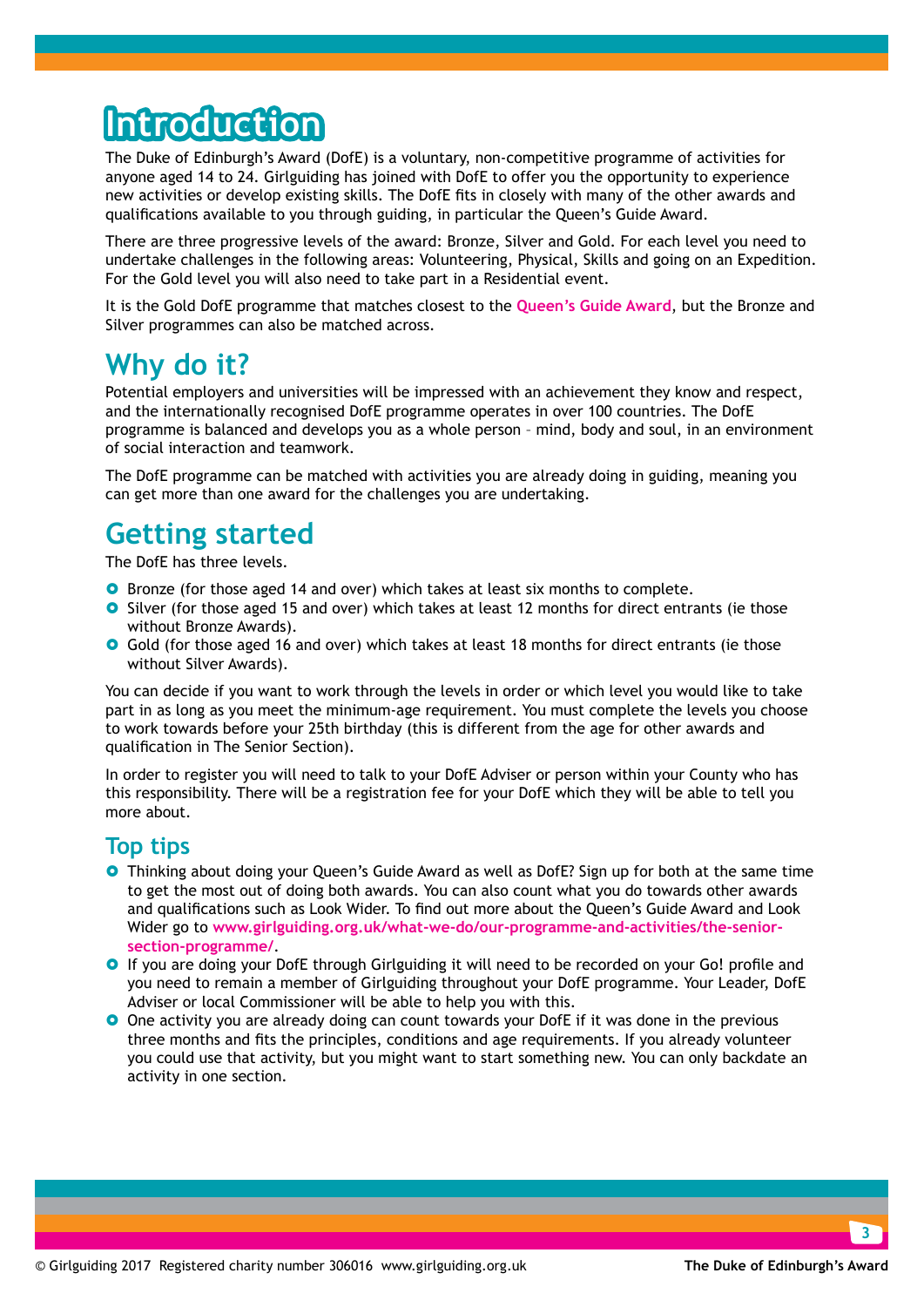### **What you have to do**

At each level you have to satisfy the requirements of four sections.

**Volunteering** – Undertaking service to individuals or the community. **Physical** – Improving in an area of sport, dance or fitness activities. **Skills** – Developing practical and social skills and personal interests. **Expedition** – Planning, training for and completing an adventurous journey in the UK or abroad.

Gold programme participants must also do the following additional section.

**Residential** – Staying and working away from home doing a shared activity.

### **Timescales**

The tables below show the minimum timescales for each level and section. The length of time is in months but there must be a regular activity and commitment during this period averaging at least an hour a week.

#### **Bronze**

You can do a Bronze DofE programme once you are 14.

A Bronze DofE programme has four sections: Volunteering, Physical, Skills and Expedition. You must do a minimum of three months activity for each of the Volunteering, Physical and Skills sections, and plan, train for and do a two-day, one-night Expedition.

You also have to spend an extra three months on one of the Volunteering, Physical or Skills sections. It's your choice which one and, though you can change your mind later, you should decide which section you want to do for longer at the beginning. Knowing how long you're going to do it for will help you to choose your activity and set your goals for each section.

It will usually take you at least six months to complete your Bronze DofE.

| Volunteering | Physical | <b>Skills</b> | Expedition                               |
|--------------|----------|---------------|------------------------------------------|
| Three months | Three    | <b>Three</b>  | Plan, train for and undertake a two-day, |
|              | months   | months        | one-night Expedition.                    |

All participants must undertake a further three months in the Volunteering, Physical or Skills sections.

#### **Silver**

For this, the next step up from Bronze, you need to be at least 15 to start doing your Silver DofE programme.

The Silver DofE programme has four sections: Volunteering, Physical, Skills and Expedition. You need to do at least six months Volunteering and a minimum of six months on either Physical or Skills and three months on the other. It's up to you which one you do for longer.

The Expedition section involves planning, training for and doing a three-day, two-night Expedition.

If you start your Silver without doing Bronze first you'll have to do an extra six months Volunteering or doing whichever of the Physical or Skills sections you have spent more time on. Though you can change your mind later, you should decide which section you want to do for longer at the beginning. Knowing how long you're going to do it for will help you to choose your activity and set your goals for each section.

It will take you at least six months for Silver if you've already achieved your Bronze, or 12 months if you've jumped straight into Silver.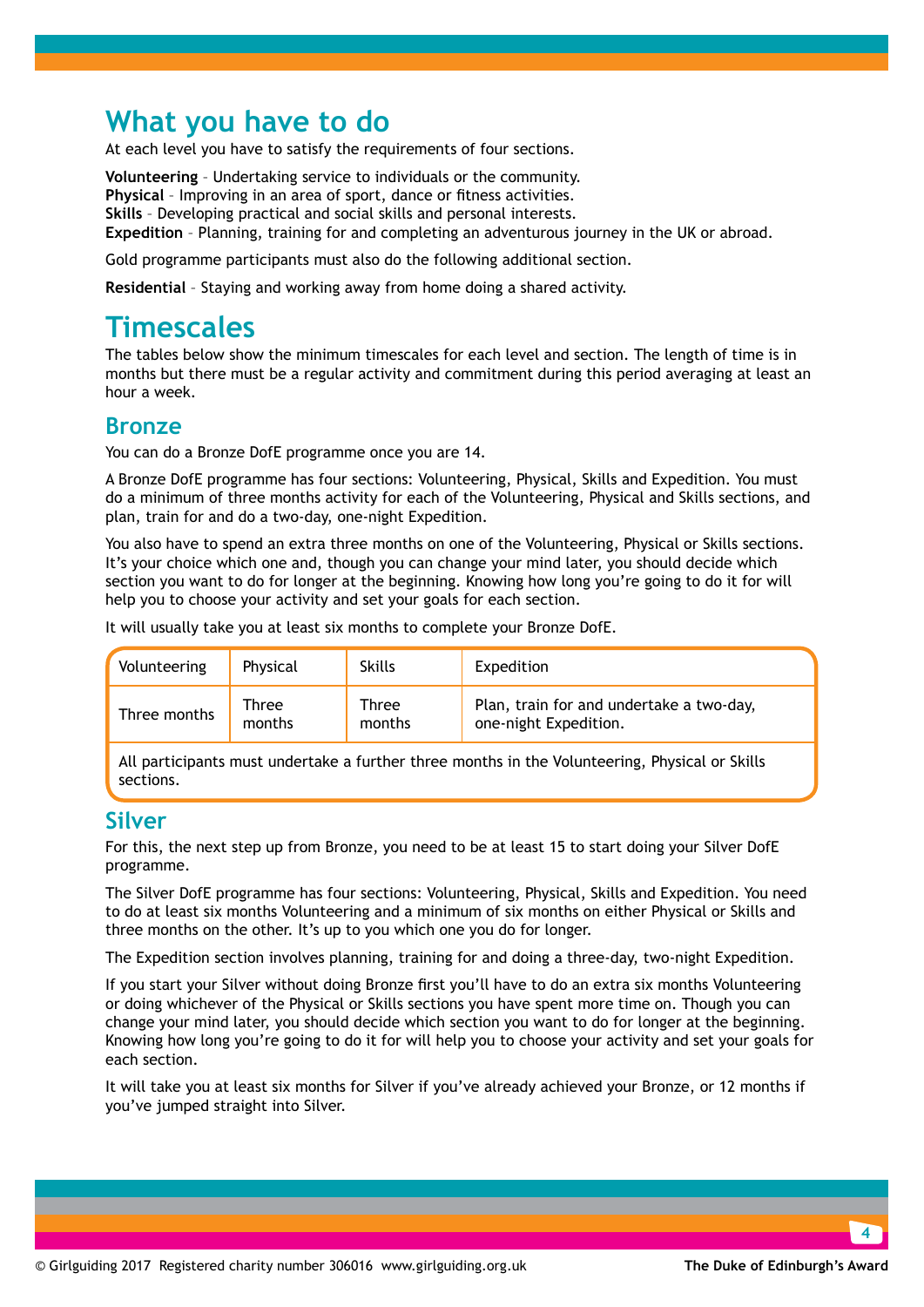| Volunteering | Physical                                                             | <b>Skills</b> | Expedition                                                          |
|--------------|----------------------------------------------------------------------|---------------|---------------------------------------------------------------------|
| Six months   | One section for six months and the other<br>section for three months |               | Plan, train for and undertake a<br>three-day, two-night expedition. |

Direct entrants must undertake a further six months in either the Volunteering or the longer of the Physical or Skills sections.

#### **Gold**

Once you are 16 you can do your Gold DofE programme. No activities can be counted for this before your 16th birthday.

You'll spend 12 months on your Volunteering section. For Physical and Skills you must spend 12 months on one and 6 months on the other – you decide which way round you do it.

Your expedition will be for four days and three nights (plus an acclimatisation day) and should take place in 'wild country'.

The big difference at Gold is you'll also do a Residential section – staying away from home for five days and four nights doing a shared activity with people you don't know. It is great fun and a real chance to do something different.

If you've jumped straight into your Gold DofE programme you'll need to do a further six months either Volunteering or in whichever one of your Physical or Skills activities you spent more time on.

For Gold, you'll need to do your programme for at least 12 months if you've achieved your Silver Award, or 18 months if you've started at Gold level without achieving Silver – even if you've achieved Bronze.

| Volunteering | Physical                                                             | <b>Skills</b> | Expedition                                                                 | Residential                                                                                                    |
|--------------|----------------------------------------------------------------------|---------------|----------------------------------------------------------------------------|----------------------------------------------------------------------------------------------------------------|
| 12 months    | One section for 12 months<br>and the other section for<br>six months |               | Plan, train for and<br>undertake a four-day,<br>three-night<br>expedition. | Undertake a shared<br>activity in a residential<br>setting away from home<br>for five days and four<br>nights. |

Direct entrants must undertake a further six months in either the Volunteering or the longer of the Physical or Skills sections.

### **Recording what you have done**

For your DofE you will need to use *e*DofE to record your plans and achievements. *e*DofE is an online system that will enable you to manage your DofE programme and your Leaders to see what you are working on and have achieved. *e*DofE is easy to use and someone in your group will be able to show you what you need to do. DofE has also provided some videos to help, which can be found on its website, **www.dofe.org**.

When you are registered to work towards your DofE you will also receive a Welcome Pack with information about the DofE for yourself and those who will be signing off different sections of your programme.

In the *Look Wider and More Record Book* (available from **www.girlguidingshop.co.uk**, order code 6110), there is space to record your *e*DofE number and start and end dates to help you keep track of what you are doing.

To help you plan what you will do for each section, you can also use the DofE programme planners, which you can download from **[http://www.dofe.info/en/content/cms/doing-your-dofe/activities](http://www.dofe.info/en/content/cms/doing-your-dofe/activities-sections/)[sections/](http://www.dofe.info/en/content/cms/doing-your-dofe/activities-sections/)**.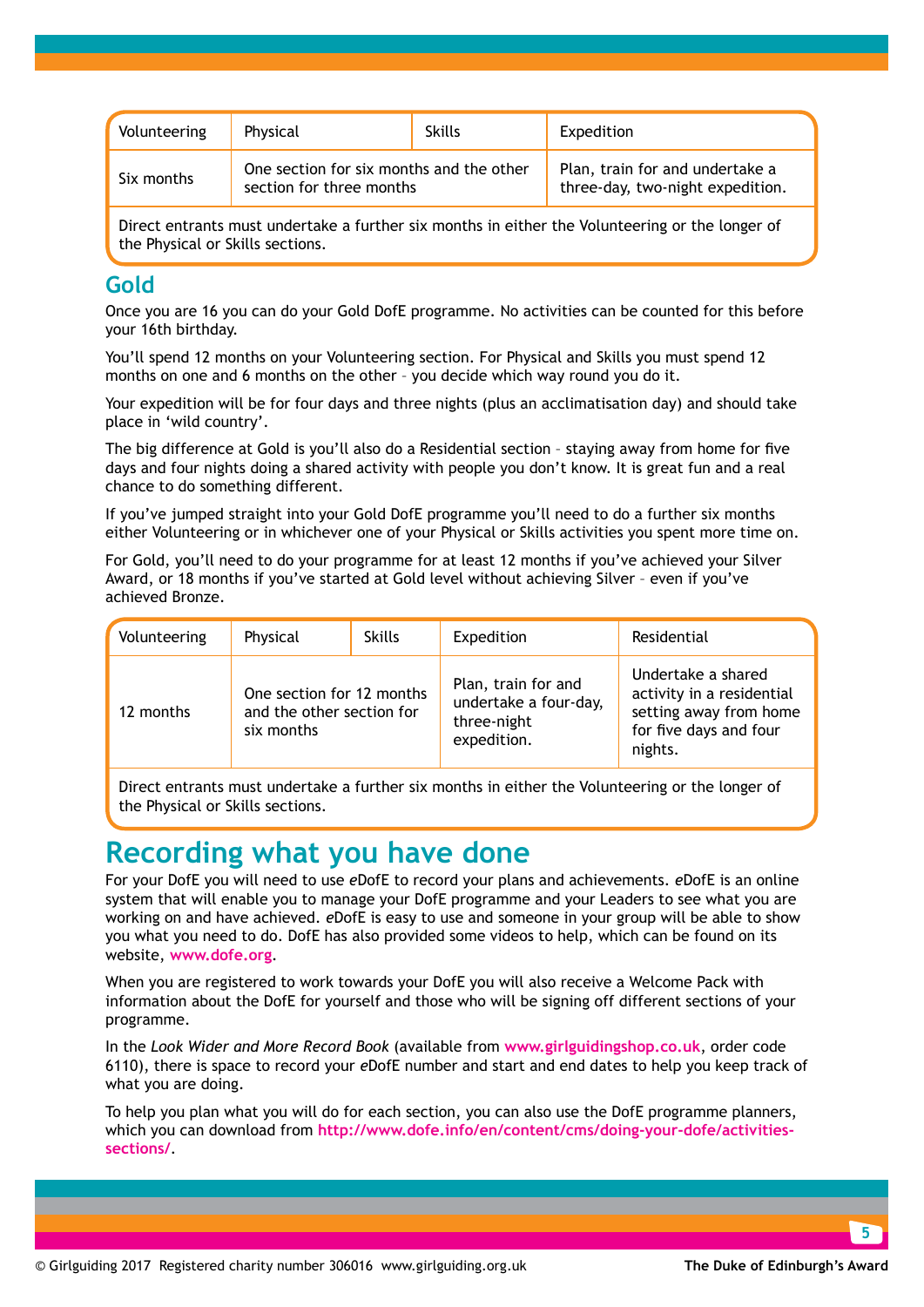### **Evidence for** *e***DofE**

Here are some suggestions as to what you could include as evidence on *e*DofE.

- **O** Young Leader Qualification certificate.
- **O** Leadership Qualification certificate.
- **•** Thank you letters you have received.
- **O** Certificates from trainings you have attended.
- **•** Photos of activities you have taken part in.
- **•** Assessors' reports (one of these is essential for each section to be completed).
- **O** Copies of Look Wider evidence from your record book.

#### **Please note**

If you are taking pictures of other people to upload on to *e*DofE, don't forget to make sure you have their permission to do so.

### **Counting DofE work towards other awards**

If you are undertaking both the DofE and the Queen's Guide Award, then you need to comply with the conditions of each award. An activity can count towards both awards provided it meets the required criteria for each. You should make sure your Leaders and assessors are aware of your involvement in both programmes from the beginning.

To see how your DofE and your Queen's Guide Award overlap, go to **[www.girlguiding.org.uk/](http://www.girlguiding.org.uk/globalassets/docs-and-resources/programme-and-activities/dofe_girlguiding_leaflet-a5-2014.pdf) [globalassets/docs-and-resources/programme-and-activities/dofe\\_girlguiding\\_leaflet-a5-2014.pdf](http://www.girlguiding.org.uk/globalassets/docs-and-resources/programme-and-activities/dofe_girlguiding_leaflet-a5-2014.pdf)**.

### **When you have finished**

After you've successfully completed all work for your DofE, your Leader will be able to submit it for approval by Girlguiding and then DofE. After this you will be presented with your badge or brooch locally, as well as your certificate for the Bronze or Silver Award. For the Gold Award, DofE will invite you to a national award presentation, when you will be presented with your certificate.

#### **Don't forget**

You have until your 25th birthday to complete whichever level you are working on to achieve your award.

### **Doing your DofE with a licensed organisation other than Girlguiding**

If you are doing your DofE with another licensed organisation other than Girlguiding you can still achieve part of your DofE through guiding. For example, you could do your Volunteering section by helping at a unit, or event planning could be used as your Skill. There may be residential opportunities you can take part in which also count towards your Gold DofE.

You will need to comply with the rules and regulations of the licensed organisation and of Girlguiding. Your DofE Leader and Girlguiding Leader or Commissioner will be able to help you with this.

### **Support**

There are a number of Girlguiding resources and programmes which might be able to help you further for different sections of the DofE.

- **O** Information about the Queen's Guide Award from [www.girlguiding.org.uk/what-we-do/our](http://www.girlguiding.org.uk/what-we-do/our-programme-and-activities/the-senior-section-programme/queens-guide-award/)**[programme-and-activities/the-senior-section-programme/queens-guide-award/](http://www.girlguiding.org.uk/what-we-do/our-programme-and-activities/the-senior-section-programme/queens-guide-award/)**.
- **O** Information about Look Wider from [www.girlguiding.org.uk/what-we-do/our-programme-and](http://www.girlguiding.org.uk/what-we-do/our-programme-and-activities/the-senior-section-programme/look-wider/.)**[activities/the-senior-section-programme/look-wider/](http://www.girlguiding.org.uk/what-we-do/our-programme-and-activities/the-senior-section-programme/look-wider/.)**.
- } *Going Away With Guiding*, available from **www.girlguidingshop.co.uk**, order code 6045.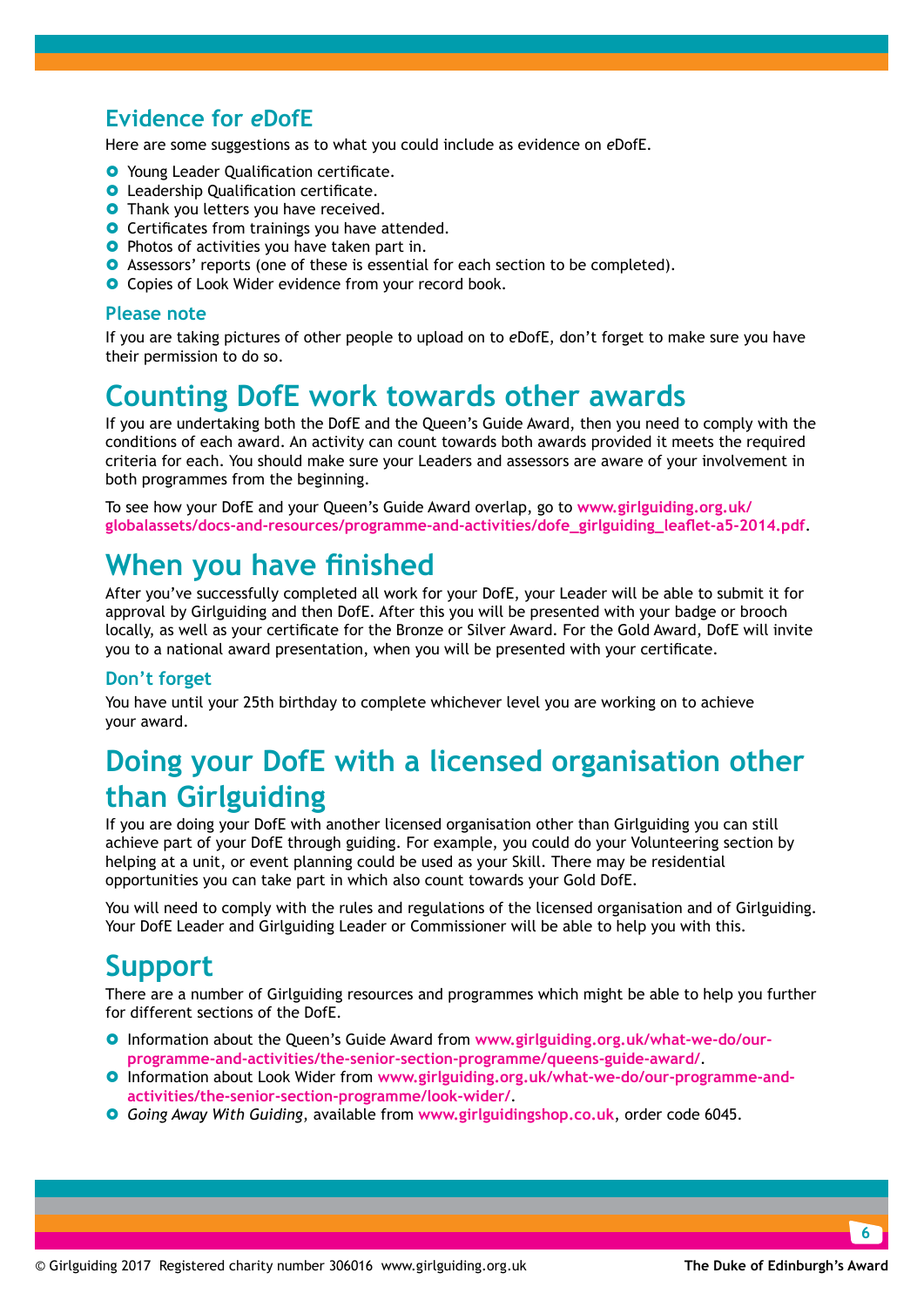#### } *The Guiding Manual*, **www.girlguiding.org.uk/guidingmanual**.

DofE also provides lots of support, and additional information can be found on its website at **www.dofe.org**. The *DofE Handbook for Leaders* covers all the basic information Leaders need to know to support girls working towards their DofE. The *DofE Programme Pack* includes information about some of the many activities you could do for the different sections of your DofE.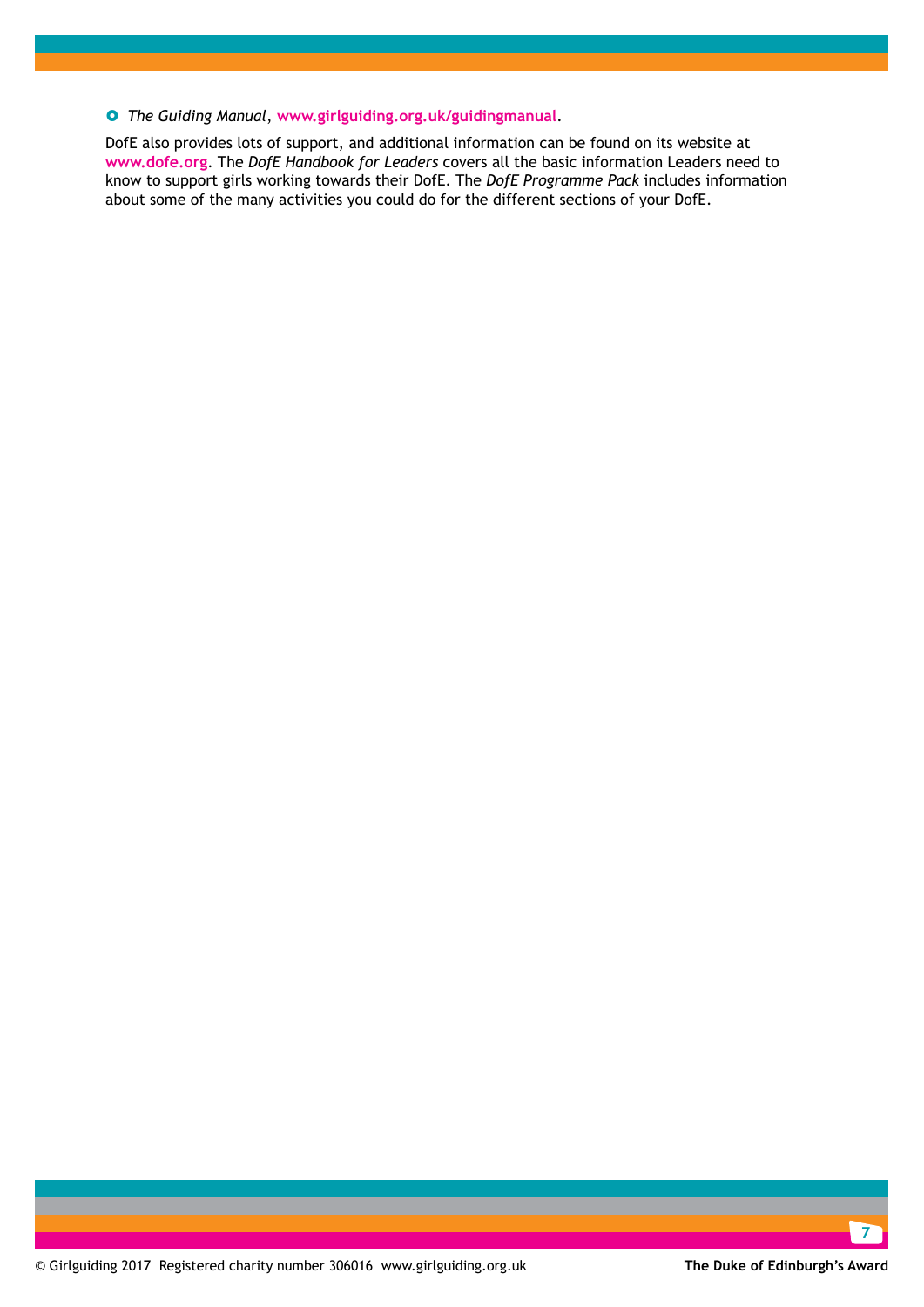## **blunteerii**

The aim of the Volunteering section is:

 To inspire young people to make a difference within their communities or to an individual's life and develop compassion by giving service to others.

This section is all about making a difference to other people's lives, and taking time out to change things for the better can be great fun.

### **Guiding suggestions**

There are a great many ways you can complete the volunteering section of your DofE – here are a few suggestions specific to guiding which you could count.

#### **Community action and raising awareness**

#### **Peer Education**

Being involved with 4 (Girlguiding's peer-education programme) can count towards your DofE. If you are already involved talk to your 4 Coordinator about how you can make a regular commitment. If you aren't already involved in 4 you will need to attend a Basic Training weekend. **[To find out more](http://www.girlguiding.org.uk/making-guiding-happen/programme-and-activities/peer-education/become-a-peer-educator/.)  [about 4 go to](http://www.girlguiding.org.uk/making-guiding-happen/programme-and-activities/peer-education/become-a-peer-educator/.) [www.girlguiding.org.uk/making-guiding-happen/programme-and-activities/peer](http://www.girlguiding.org.uk/making-guiding-happen/programme-and-activities/peer-education/become-a-peer-educator/)[education/become-a-peer-educator/.](http://www.girlguiding.org.uk/making-guiding-happen/programme-and-activities/peer-education/become-a-peer-educator/)**

#### **Promotion and PR**

Why not see about becoming a media spokesperson for guiding or volunteer with your local PR team? Talk to your Country or Region Office about attending a media spokesperson training, or to your local PR Adviser or Commissioner to find out more about what you can do locally.

#### **Helping a charity or organisation**

#### **Fundraising**

Fundraising is a suggested activity for the DofE so why not fundraise for your local guiding campsite, hall or unit? Talk to your local Commissioner to find out about what is needed in your area. You will need to put together a plan as to what you will be doing over the full length of time to make sure you are giving a regular commitment.

#### **Administration**

There are lots of administrative activities you could take part in to help guiding in your local area. This could be anything from helping a unit with their accounts, updating Go!, maintaining a guiding website or much more. Have a chat with the Unit Leader or local Commissioner to find out how you can help – don't forget you need to plan a regular commitment for the full length of time.

#### **Supporting a charity**

There are a great many other ways you can support guiding. Being a trustee either at a local level for a property or site or for Girlguiding can count towards your DofE. Organising a team of volunteers to decorate a local guiding property or prepare and maintain a local campsite through the season could also be counted. Maybe there is a need to find more adult volunteers or young members in your area or an area near you where you could manage a recruitment campaign.

#### **Coaching, teaching and leadership**

#### **Leading a voluntary organisation group or unit – Girlguiding**

This is an obvious one for many members but don't forget to think about what you want to get out of it too. It might be that you want to gain your Young Leader Qualification or Leadership Qualification, or you want to improve your understanding of the programme for another section by running sessions for them. Alternatively, you could mentor or support a group of younger members working towards an award or qualification you have already received or know about.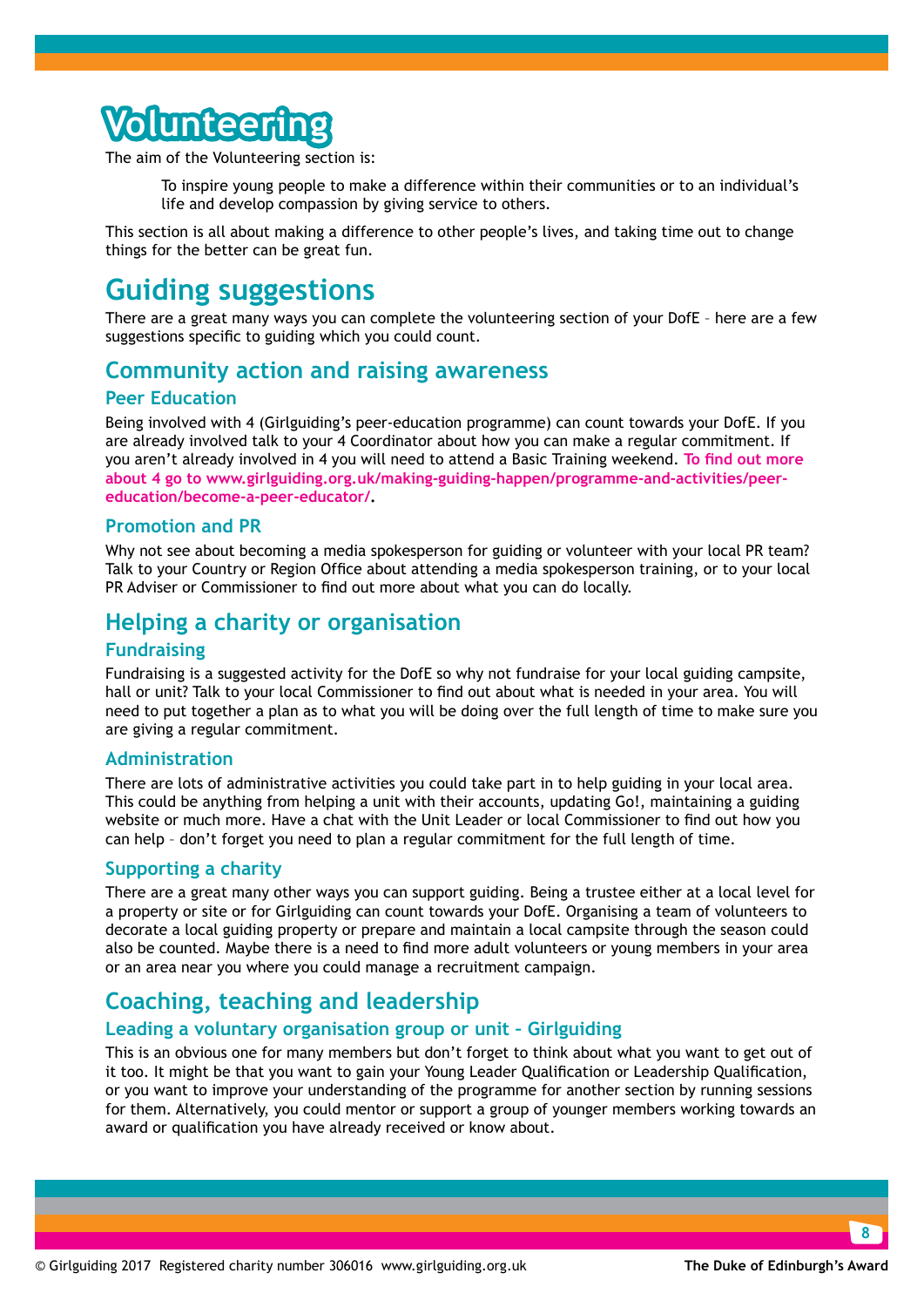### **Top tips**

- **•** There are e-learning modules which can help you understand the programme for each section. If you are volunteering regularly with the same section it is recommended you complete the relevant training. There is also an e-learning module on mentoring so if this is what you are doing for your Volunteering section why not develop your skills further? **[To find out more about](http://www.girlguiding.org.uk/making-guiding-happen/resources/resource-library/e-learning/)  [e-learning trainings go to www.girlguiding.org.uk/making-guiding-happen/resources/resource](http://www.girlguiding.org.uk/making-guiding-happen/resources/resource-library/e-learning/)[library/e-learning/.](http://www.girlguiding.org.uk/making-guiding-happen/resources/resource-library/e-learning/)**
- **O** It's important to think about when you are going to start Volunteering. Many units for example don't have regular meetings during the school holidays so this might not be the best time to start.
- **O** Depending on the volunteering role you undertake and what you already do in guiding, you may need to have this added to your Go! record and may need to complete the Girlguiding recruitment process (reference and disclosure checks). Your local Commissioner or DofE Leader will be able to help you with this.
- **•** Don't forget to make sure you can count your Volunteering towards Service in guiding for your Queen's Guide Award, if you have signed up to both awards.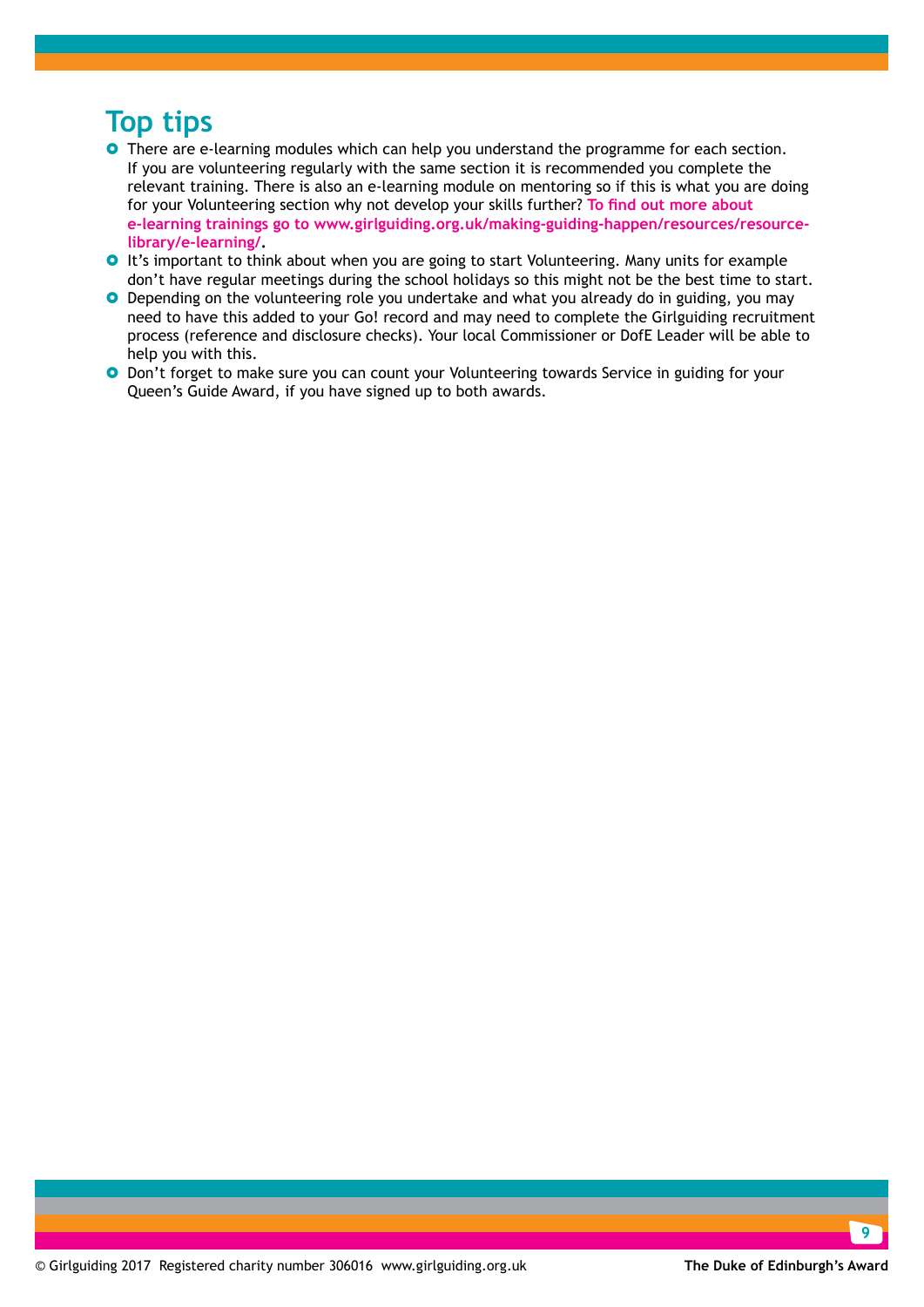

The aim of the Physical section is:

To inspire young people to achieve greater physical fitness and a healthy lifestyle through participation and involvement in physical activity.

### **Guiding suggestions**

There as many physical activities on offer to you as a member of Girlguiding, such as climbing, archery and water sports to name a few.

Depending on your local area there may be guiding groups who go walking regularly, which could also count towards your Physical. If there isn't a group already set up maybe this is something you could start with a group of your peers.

### **Top tips**

- **O** Depending on the physical activity you pick it might be possible to count it towards your Queen's Guide Award too.
- } Don't forget to check *The Guiding Manual*, **www.girlguiding.org.uk/guidingmanual**, about the rules and regulations for the activity you choose.
- **O** Take a look at the Training and Activity Centres (TACs) to see what opportunities they have go to **[www.girlguiding.org.uk/what-we-do/our-activity-centres/](http://www.girlguiding.org.uk/what-we-do/our-activity-centres/)**.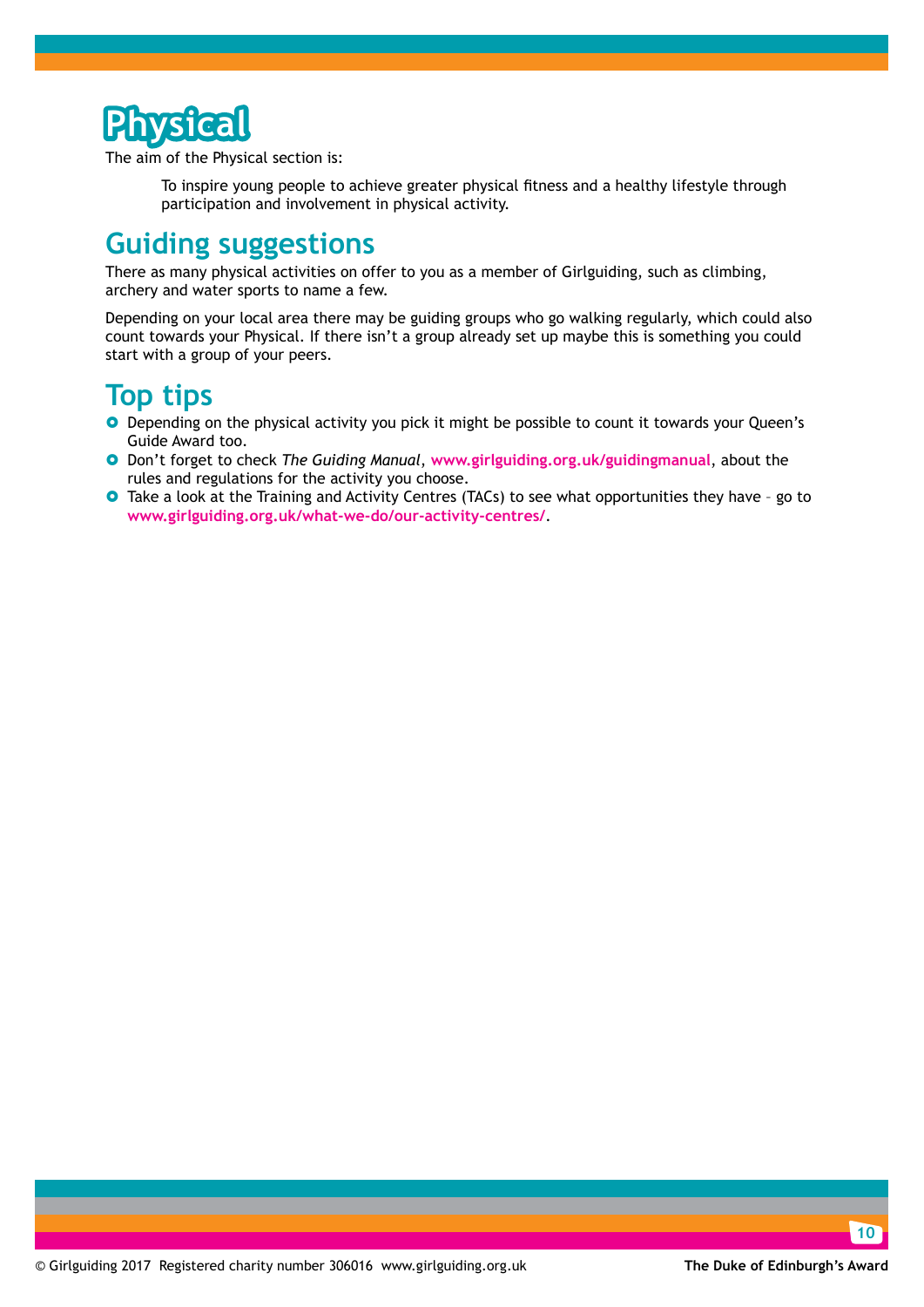

The aim of the Skills section is:

To inspire young people to develop practical and social skills and personal interests.

### **Guiding suggestions**

- **•** Event planning can be counted towards Skills. The event could be anything from a Brownie Adventure Day to an overseas trip, so there are a great many opportunities for you to develop your event-planning skills within guiding. The rules and regulations will be different depending on the kind of event that you wish to plan and you may need to gain a Girlguiding qualification to run the event – more information about this can be found in *The Guiding Manual*, **www.girlguiding.org.uk/guidingmanual**.
- **O** If you are part of a Scout and Guide Orchestra you could developing your skills in playing a musical instrument. The challenge could be learning a new instrument or learning new pieces of music on an instrument you already play.
- **•** There might be a local guiding singing circle you could join to develop your singing skills for your DofE.
- **•** You could help your local PR team and develop your photography skills at the same time by recording local guiding through photos.
- **O** Under Media and Communications you could develop your skills with newsletter or magazine production. This could be anything from a newsletter for a local unit to a blog for a local guiding website.
- **•** There are many digital skills you could develop within guiding. Maybe you could produce podcasts or a digital scrapbook about your unit. Alternatively, you could develop a website for a local unit, District or Division.

### **Top tip**

Depending on the skill you develop it might be possible to count it towards your Queen's Guide Award and Look Wider too.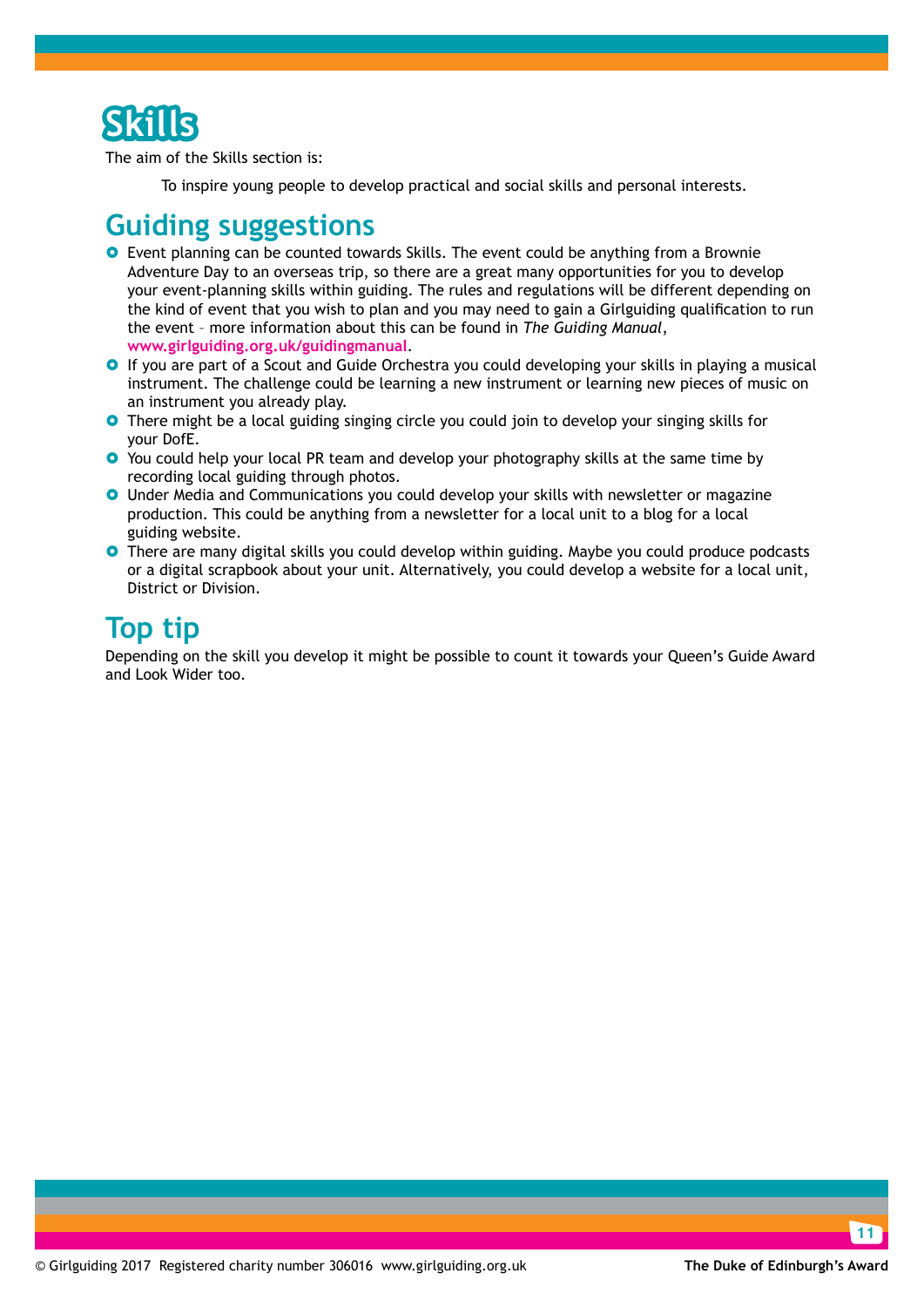## **Expedition**

The aim of the Expedition section is:

 To inspire young people to develop initiative and a spirit of adventure and discovery, by planning, training for and completing an adventurous, self-sufficient journey as part of a team.

### **Guiding suggestions**

Why not team up with other members of The Senior Section to plan and complete your expedition? As well as local Leaders and Advisers, there may also be other members who have already completed their DofE expedition who could offer you help and support.

### **Top tips**

- **•** If you have any spaces on your team or are looking for a team to join ask your County DofE Adviser if there is anyone locally working towards their award too and join forces.
- **•** If you are doing your Queen's Guide Award and need to gain The Senior Section Permit, do this on the DofE practice Expedition rather than the qualifying one. This way the qualifying Expedition can count towards your Queen's Guide Award too.
- **O** Rather than completing both DofE and Residential Event Notification forms separately, you can complete the Girlguiding Green Form. [You can download the Green Form and accompanying](http://www.girlguiding.org.uk/what-we-do/our-programme-and-activities/the-senior-section-programme/the-duke-of-edinburghs-award/)  guidance notes from **[www.girlguiding.org.uk/what-we-do/our-programme-and-activities/](http://www.girlguiding.org.uk/what-we-do/our-programme-and-activities/the-senior-section-programme/the-duke-of-edinburghs-award/) [the-senior-section-programme/the-duke-of-edinburghs-award/](http://www.girlguiding.org.uk/what-we-do/our-programme-and-activities/the-senior-section-programme/the-duke-of-edinburghs-award/)**.
- **O** Share your skills and knowledge with others whether it's the best food to take or ways to pack your bag, it could all be helpful information for other groups.